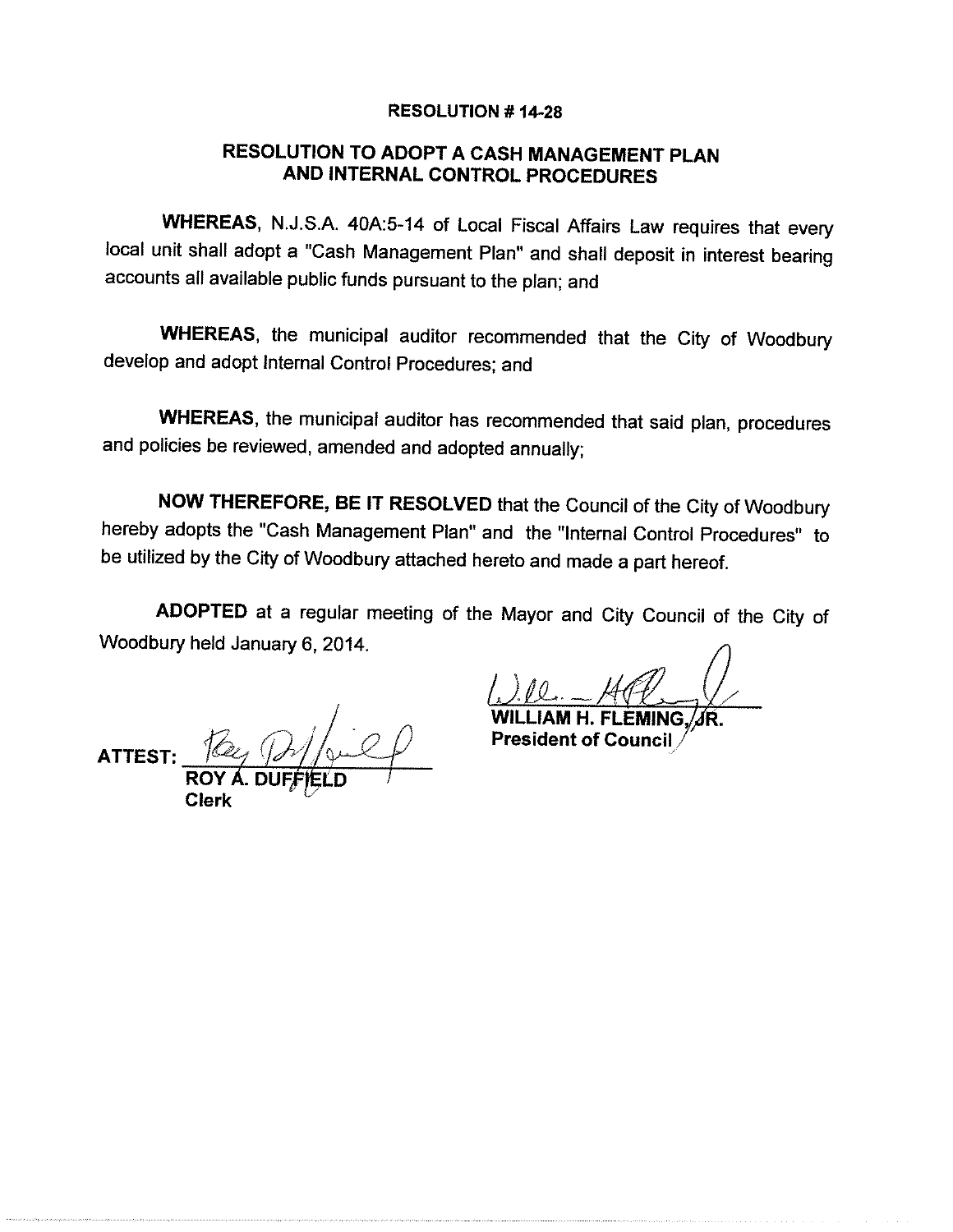# **CITY OF WOODBURY POLICIES AND PROCEDURES**

# *CASH MANAGEMENT GUIDELINES*

This plan is established to comply with the requirements of NJSA 40A:5-4 and to provide a guide to municipal officials and employees in carrying out their duties concerning the receipt and disbursement of funds of the City of Woodbury.

The following requirements shall be adhered to:

- A. The City Council shall, at its reorganization meeting designate the legal depositories for all municipal funds. The resolution may be amended or supplemented from time to time as the City Council deems necessary. Such resolution(s) shall be deemed a part of the Cash Management Plan.
- B. The City Council shall establish by resolution adopted at its reorganization meeting of said administration the required signatories to all municipal bank accounts. The resolution may be amended or supplemented from time to time as the City Council deems necessary. Such resolution(s) shall be deemed a part of the Cash Management Plan.
- C. All municipal funds received by any official or employee shall either be deposited within 48 hours to an interest bearing account in the name of the City of Woodbury, or shall be turned over to the Chief Financial Officer (CFO) or his/her designee within 48 hours of receipt, **without exception**.
- D. All revenues received by the CFO or his/her designee shall be deposited to interest bearing accounts in the legal depositories with the exception of the items identified in Section E.
- E. The following funds shall not be required to be maintained in interest bearing accounts:
	- 1. Change Funds
	- 2. Petty Cash Funds
	- 3. Trust Funds to the extent that the deposit of such funds to an interest bearing account would require by law the payment of interest to the provider of funds.
	- 4. Any grant funds required by the grant agreement not to be placed in interest bearing accounts.
	- 5. Bond and Interest Accounts for Debt Service payments.
	- 6. Compensating balances maintained for the purpose of obtaining specific services from financial institutions.
	- 7. Any other funds or balances which due to reasons of practicality or requirements of some regulatory authority must be placed in non-interest bearing accounts.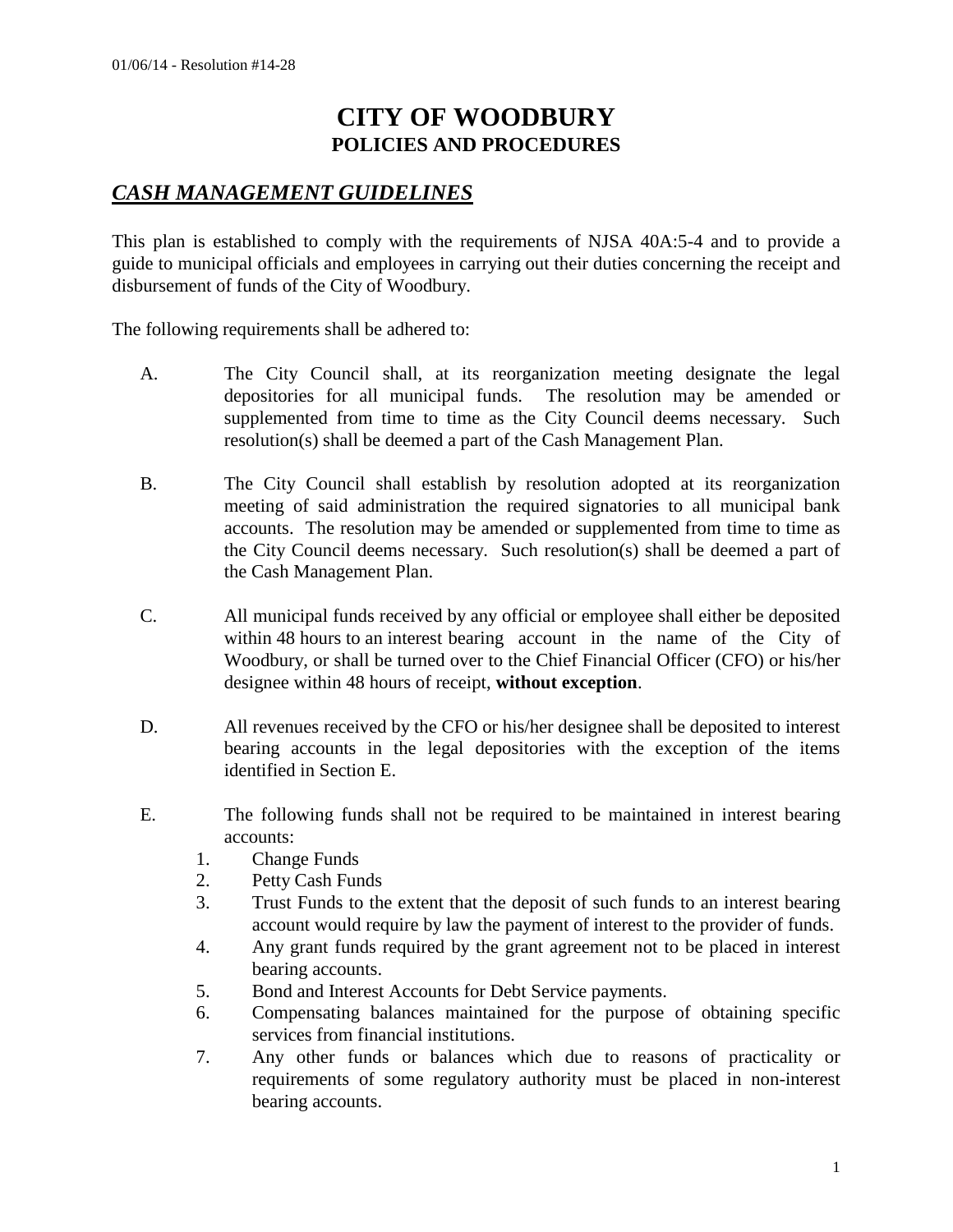- F. No municipal funds shall be disbursed by the CFO prior to the approval of the City Council except for:
	- 1. Debt Service Payments
	- 2. Investments
	- 3. Payroll turnover to agencies
	- 4. Discount vouchers
	- 5. Any vouchers that would incur a penalty or interest should payment not be made timely.
	- 6. Payroll
	- 7. Trust Account/Recreation Program expenses covered by fees collected.
	- 8. Tax Title Lien Redemption Payments
	- 9. Health Insurance Funding Requests
	- 10. Interfund Transfers between bank accounts

Documentation on these items shall be submitted to City Council for ratification on the bill resolution presented at the next Council meeting following the payments.

- G. It shall be the responsibility of the CFO to analyze the cash flow and to invest funds in legal investments as to maximize interest earnings. The CFO will observe the following guidelines:
	- 1. When investing funds in commercial banks, savings banks, savings and loans and other depository institutions, the CFO shall attempt to obtain a minimum of three quotations and shall invest at the institutions offering the highest effective rate. If such investment together with all other deposits of the City of Woodbury in said institution exceeds the Federal Deposit Insurance Corporation limit then the following criteria must be met.
		- a) the total deposits of the City of Woodbury may not exceed 25% of the total Equity Capital of the institution.
		- b) the institution must be covered by a Current Governmental Unit Deposit Protection Act Certification
	- 2. The Chief Financial Officer may use the New Jersey Cash Management Fund as an investment.
	- 3. The Chief Financial Officer shall determine which type of legal investment will best serve the needs of the municipality and is authorized to place funds in any legal investment, unless otherwise restricted by the Governing Body.
	- 4. The CFO shall report monthly all investment transactions as required by NJS 40A:5-51.2 to City Council.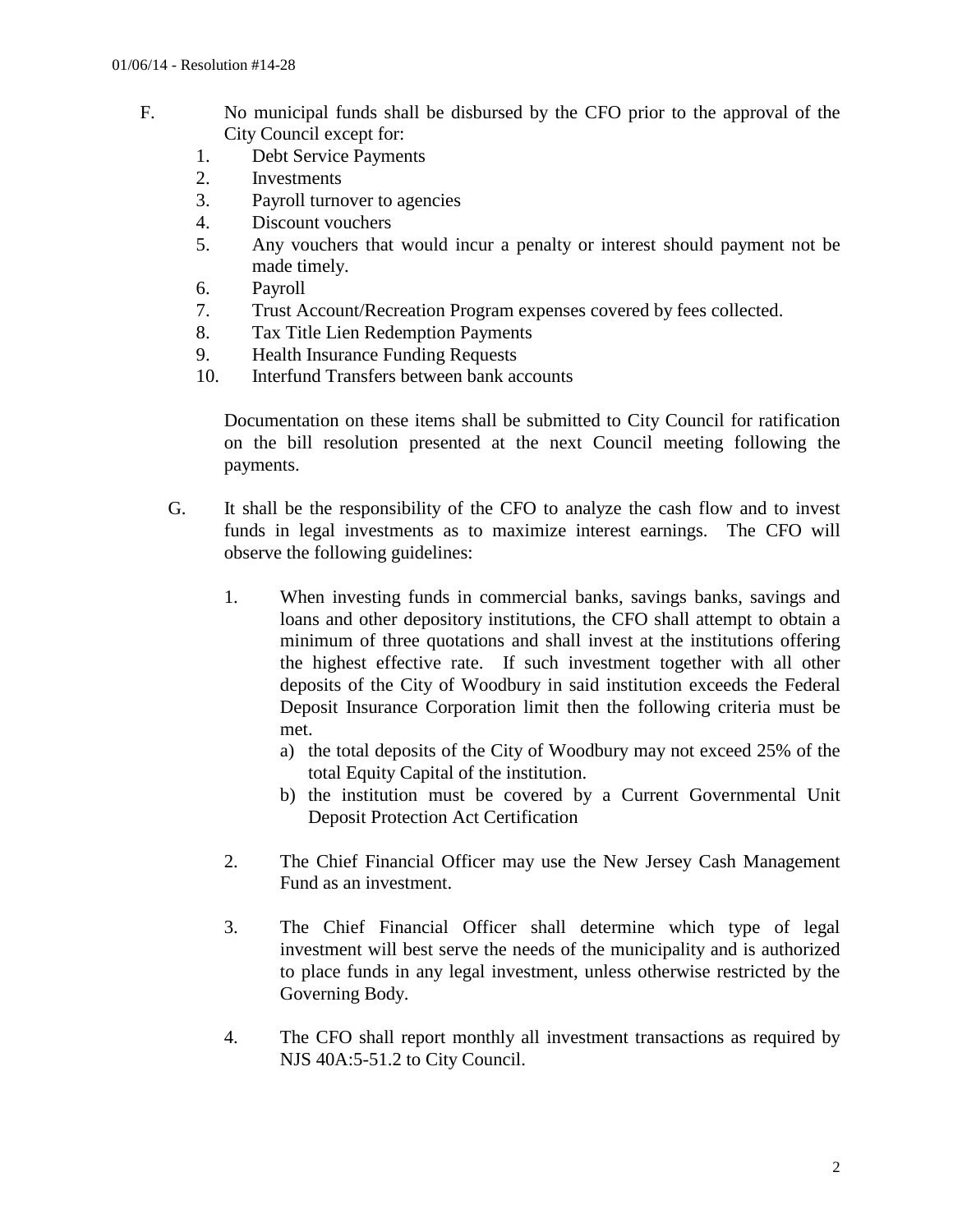#### **CITY OF WOODBURY POLICIES AND PROCEDURES**

#### *INTERNAL CONTROL PROCEDURES*

Conducting the affairs of local government means controlling the operations on a daily basis. To accomplish this, management decisions will be made based upon the information furnished by the working staff. Therefore, accurate and timely information is necessary. Additionally, a system of checks and balances must be established. Such a system involves the principles of internal control.

#### Definition of Internal Control

Internal control comprises the plan of organization and all of the coordinate methods and measures adopted by a business to safeguard its assets, check the accuracy and reliability of its accounting data, promote operational efficiency, and encourage adherence to prescribed managerial policies.

Internal control also includes **administrative** and **accounting controls**.

- **Administrative control** includes, but is not limited to, the plan of organization and the procedures and records that are concerned with the decision processes leading to management's authorization of transactions. Such authorization is a management function directly associated with the responsibility for achieving the objectives of the organization and is the starting point for establishing accounting control of transactions.
- **Accounting control** comprises the plan of organization and the procedures and records that are concerned with the safeguarding of assets and the reliability of financial records and consequently are designed to provide reasonable assurance that:
	- a. Transactions are executed in accordance with management's general or specific authorization.
	- b. Transactions are recorded as necessary to:
		- 1. permit preparation of financial statements in conformity with generally accepted accounting principles; and
		- 2. maintain accountability for assets.
	- c. Access to assets is permitted only in accordance with management's authorization.
	- d. The recorded accountability for assets is compared with the existing assets at reasonable intervals and appropriate action is taken with respect to any difference.

Internal control within the municipality comprises the plan of organization and involves all the coordinated methods available whereby the work of one person is verified by another person without duplication of function or effort.

#### 1. **RECEIPT OF FUNDS**

The proper care and concern when handling municipal funds are extremely important and is strongly emphasized.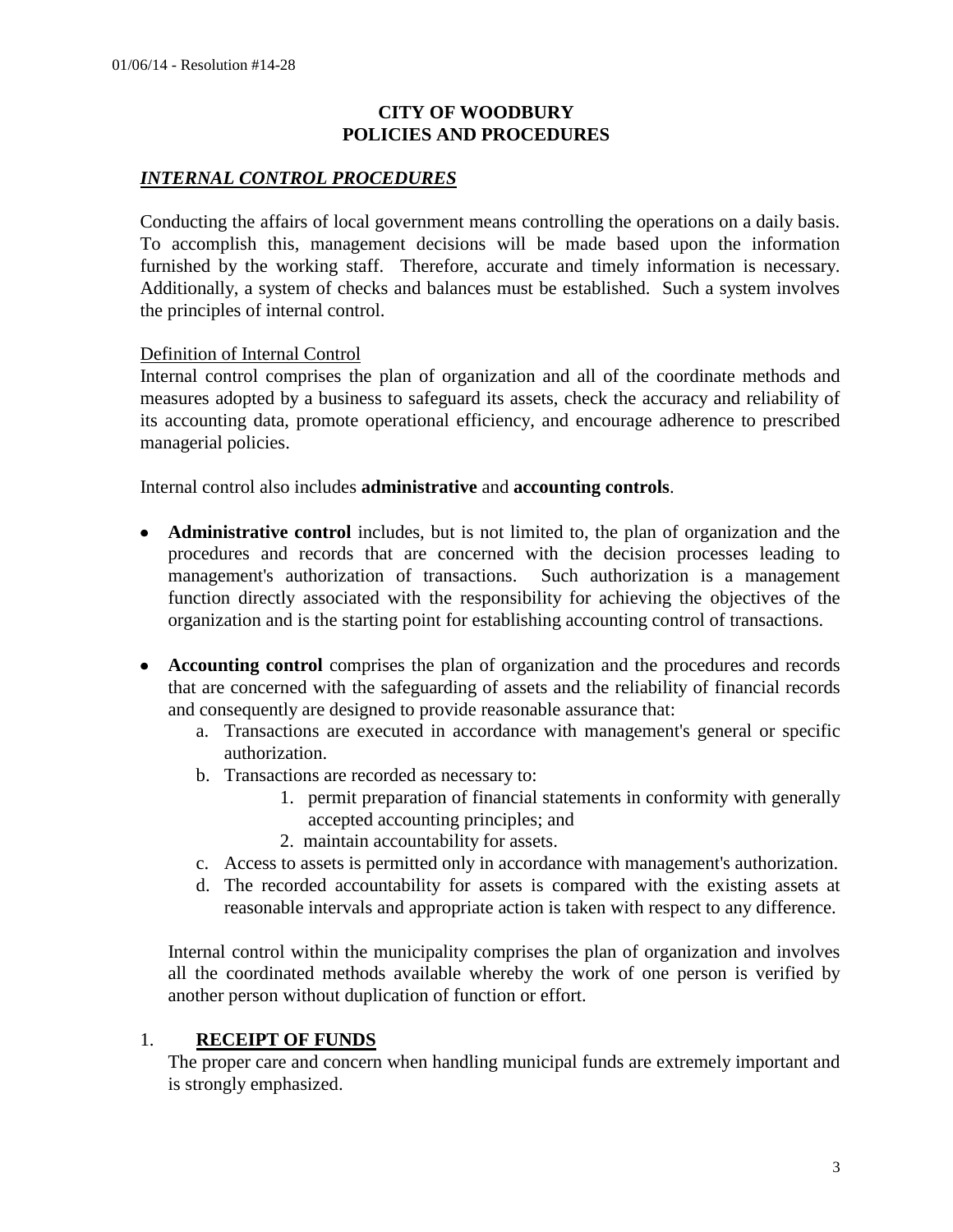- a. Individuals cash drawers will be maintained and utilized whenever possible. It is recommended that office personnel not share cash drawers.
- b. All tax/utility receipts will be validated by office personnel utilizing the proper mechanical device (i.e. cash register or validating machine). All other receipts will be date stamped as received.
- c. Daily cash settlements will be conducted and receipts turned over timely.
	- 1. Revenue received by the Fire Marshal's Office, Police Department, Housing Office, will be turned over to the Finance Office within 48 hours.
	- 2. Revenue collected by the Construction Office and Municipal Court will be turned over to the Finance Office on a monthly basis.
	- 3. The Tax/Utility Office and Registrar of Vital Statistics will deposit all revenues to the proper depositories within 48 hours.
	- 4. The security of all funds in locked cash drawers or properly secured bank bags stored in a fire-proof safe until deposit to the proper depository shall always be accomplished.
	- 5. Individual receipts should be properly identified at all times.
	- 6. Prenumbered receipts, if available, should be utilized in the absence of machine generated receipting.
	- 7. The cashing of checks or acceptance of checks in excess of amounts due is prohibited. The cashing of an employee's personal check is prohibited. Third-party checks are unacceptable.

## 2. **CASH DISBURSEMENTS**

All purchases will be made in accordance with the Purchasing Policies and Procedures established by the City of Woodbury.

All municipal checks shall be prenumbered. Blank and voided checks will be accurately accounted for and physically secured at all times.

A minimum of three signatures, as designated by resolution of the Governing Body, will be required on all checks drawn on municipal depositories (with the exception of payroll, payroll agency, Tax Title Lien Redemption and Tax Sale Premium accounts, where only one signature is required). Signature facsimiles may be utilized; Signature facsimile devices must be secured at all times.

Signing of blank checks in advance is prohibited.

## 3. **PURCHASE ORDERS/VOUCHERS**

All purchase orders and vouchers will be issued in accordance with the Purchasing Policies and Procedures established by the City of Woodbury. Department Heads and Supervisors will ensure that purchases are made in accordance with said policies and procedures.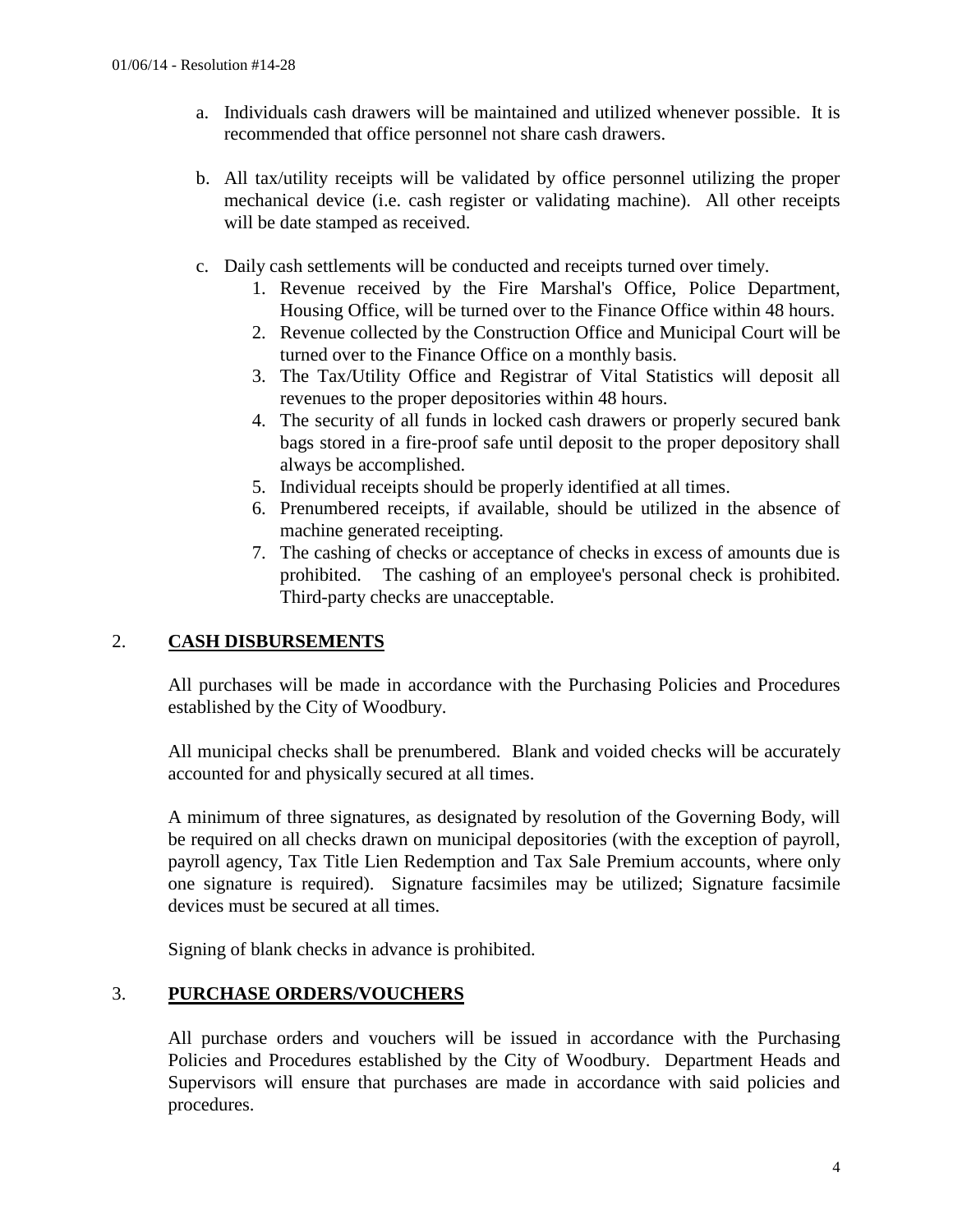The Assistant Finance Officer will process purchase requisitions and vouchers that have had availability of funds certified by the CFO.

The Assistant Finance Officer will encumber approved purchase requisitions and issue purchase orders to the requesting Departments.

The Assistant Finance Officer will verify all purchase orders and vouchers to determine that the claim is proper: including, but no limited to determining that the required documentation is attached, and the proper signatures and approvals have been secured, before processing for payment and submitting to the City Council for approval. The Assistant Finance Officer will print each electronic purchase order or initial each voucher to signify said review has been completed. Discrepancies or questions will be directed to the individual purchasing department for clarification prior to processing for payment.

## 4. **PETTY CASH AND CHANGE FUNDS**

Petty cash funds may be established in accordance with NJS 40A:5-21 upon written application, authorized by resolution of the Governing Body and subsequent to approval by the Director of Local Government Services.

Petty cash funds established and approved for the City of Woodbury are as follows:

a. City Clerk in the amount of \$200.00 (\$100.00 Current Fund, \$100.00 Water/Sewer Operating Fund)

Change funds established and approved for the City of Woodbury are as follows:

- a. City Clerk in the amount of \$75.00
- b. Tax/Utility Collector in the amount of \$300.00 (3 drawers of \$100 each) (\$150 Current Fund/\$150 Water/Sewer Operating Fund)
- c. Construction Official in the amount of \$50.00
- d. Municipal Court Administrator in the amount of \$100.00

Petty cash and change funds shall be properly secured at all times. The individual named as custodian of said fund, shall be accountable for all cash and receipting slips, which should always total to the amount of the fund.

## 5. **INVESTMENTS**

Investment of excess municipal funds is a priority. The Chief Financial Officer will follow the guidelines established in the Cash Management Plan when investing excess or idle municipal funds. Interest earned on investments should be carefully reviewed and analyzed for proper credit.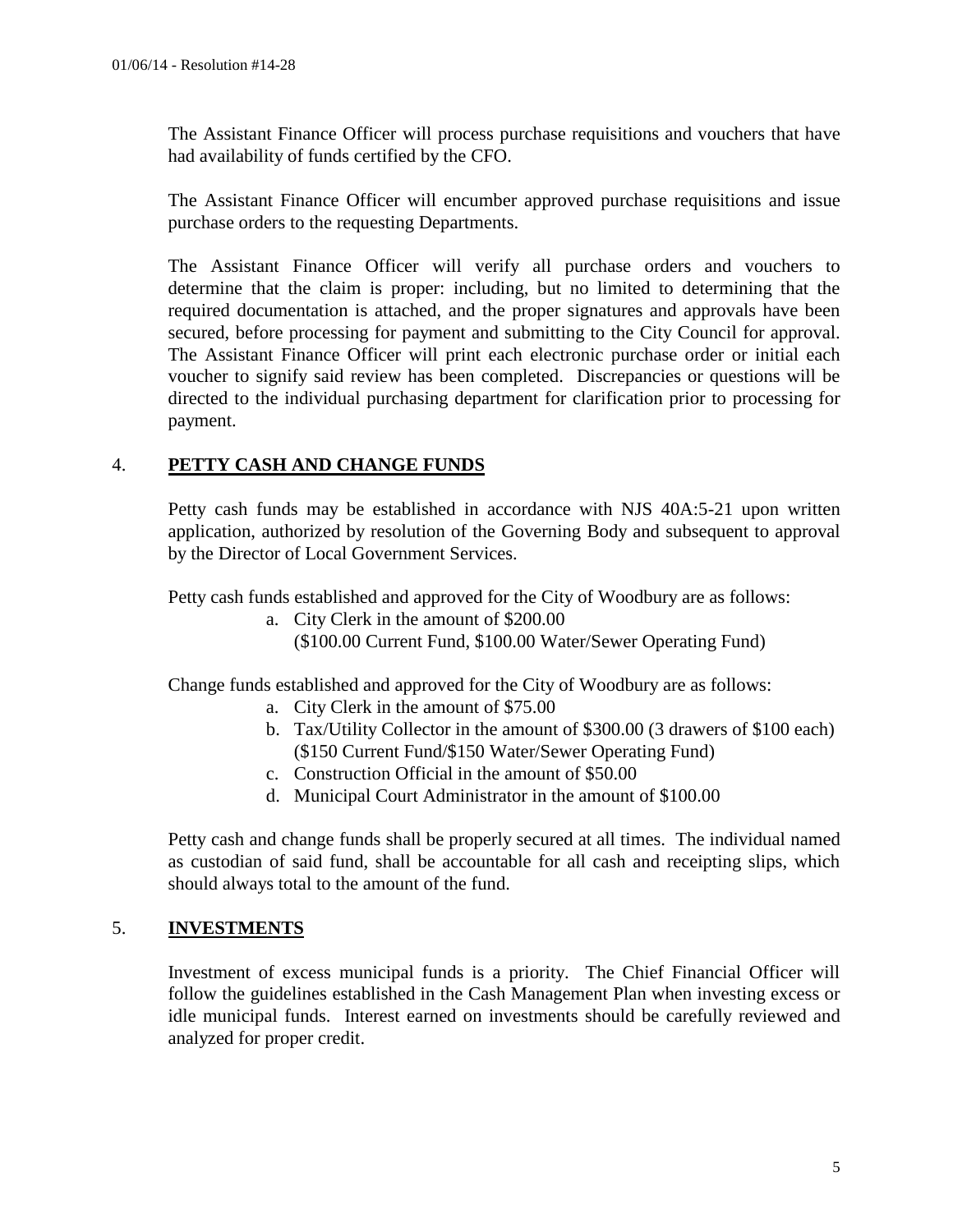#### 6. **BALANCING AND RECONCILING FISCAL RECORDS**

Accurate records must be maintained. Records will be reconciled and verified by individuals other than the personnel performing the maintenance of those records. Records will be maintained current and backlogs when occurring, shall be eliminated.

The Assistant Finance Officers will reconcile the following bank records on a monthly basis:

- a. Current Operating Fund
- b. Water/Sewer Operating Fund
- c. General Capital Fund
- d. Green Acres Account
- e. Water/Sewer Capital Fund
- f. Trust Assessment Fund (if applicable)
- g. Animal Control Fund
- h. Trust Other Account
- i. Trust Unemployment Account
- j. Trust Subdivision Escrow
- k. Trust Police Outside Employment Escrow
- l. Trust Recycling Account
- m. Trust RCA Account
- n. Trust Payroll Account
- o. Trust Payroll Agency Account
- p. Trust CDBG Account
- q. Trust Forfeiture Account
- r. Trust Clerk Account

The Tax/Utility Collector will reconcile the following bank records on a monthly basis:

- a. Trust Tax Title Lien Redemption Account
- b. Trust Tax Sale Premiums Account

Copies of bank reconciliations will be forwarded to the CFO for verification with the General Ledger Trial Balance.

## 7. **REPORTS**

The submission of monthly reports provides an important management tool to municipal officials.

The Tax Collector, Construction Official and CFO will submit a report detailing the financial activity of their respective department to the Governing Body and Municipal Clerk on a monthly basis.

Acknowledgment of these reports will be made a matter of the official minute record.